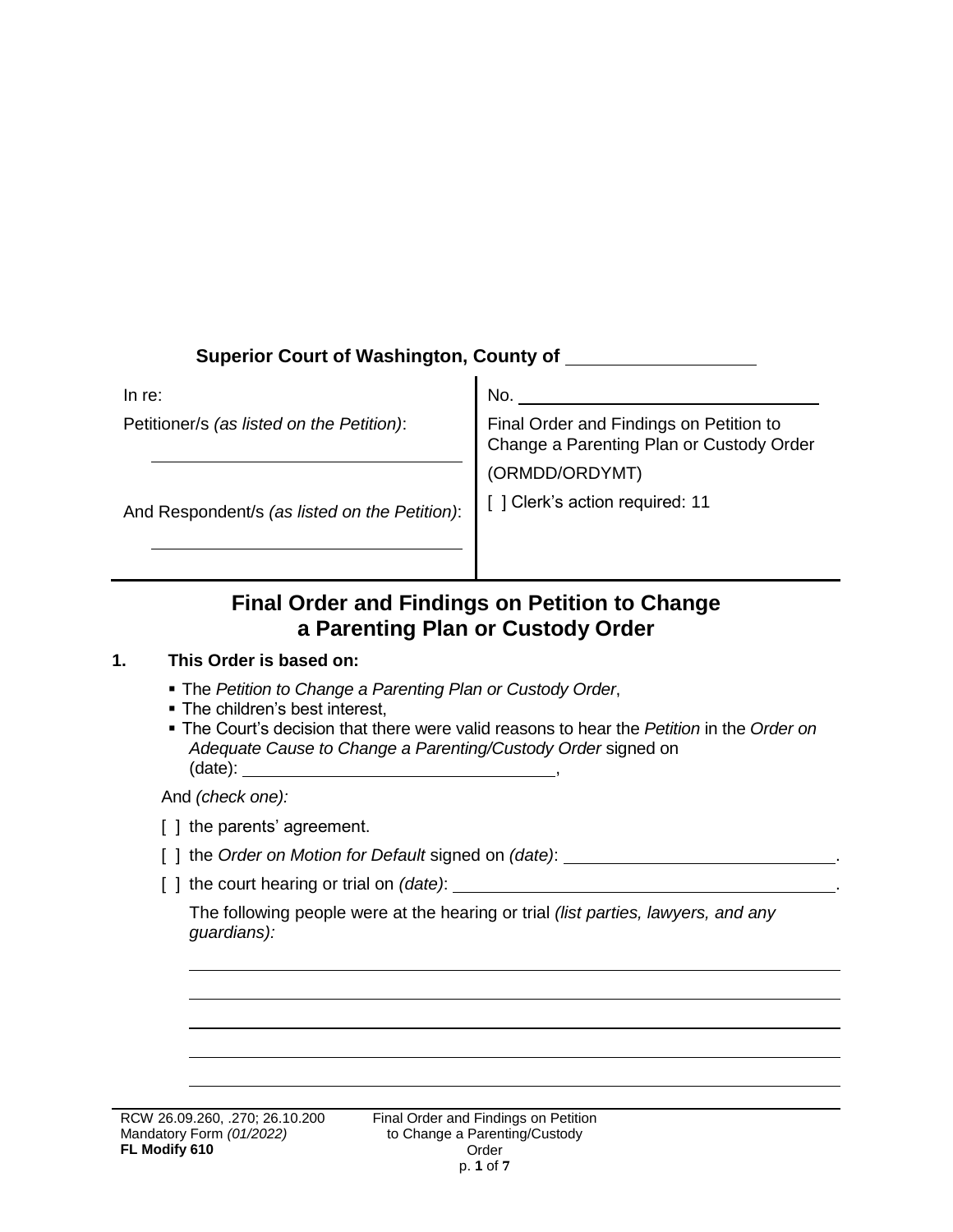## **Findings & Conclusions**

- **2. Jurisdiction** (RCW 26.27.201–.221, .231, .261, .271)
	- [ ] The court **cannot** decide this case for the children because the court does not have jurisdiction over the children.
	- [ ] The court **can** decide this case for the children because *(check all that apply; if a box applies to all of the children, you may write "the children" instead of listing names):*
		- [ ] **Washington order/exclusive, continuing jurisdiction**  The parenting/custody order was made by a Washington state court, and the court still has authority to make other orders for *(children's names):*
		- . [ ] **Other state's order** – The parenting/custody order was not made by a Washington state court **AND** *(check one):*
			- [] A court in the state (or tribe) that made the parenting/custody order has made another order saying that it no longer has jurisdiction **or** that it is better to have this case decided in Washington;
			- [ ] No child, parent, or person acting as a parent lives in the state (or tribal reservation) that made the order anymore;

### **AND** *(check one):*

- [ ] **Home state jurisdiction** Washington is the children's home state because *(check all that apply):* 
	- [ ] *(Children's names):* lived in Washington with a parent or someone acting as a parent for at least the 6 months just before this case was filed, or if the children were less than 6 months old when the case was filed, they had lived in Washington with a parent or someone acting as a parent since birth.
	- [] There were times the children were not in Washington in the 6 months just before this case was filed (or since birth if they were less than 6 months old), but those were temporary absences.
	- [ ] *(Children's names):* do not live in Washington right now, but Washington was the children's home state sometime in the 6 months just before this case was filed, and a parent or someone acting as a parent of the children still lives in Washington.
	- [ ] *(Children's names):* do not have another home state.
- [ ] **No home state or home state declined** No court of any other state has the jurisdiction to make decisions for *(children's names):*

\_\_\_\_\_\_\_\_\_\_\_\_\_\_\_\_\_\_\_\_\_\_\_\_\_\_\_\_, **or** a court in the children's home

- state decided it is better to have this case in Washington **and:**
- The children and a parent, or someone acting as a parent, have ties to Washington beyond just living here (significant connection); **and**
- There is a lot of information (substantial evidence) about the children's care, protection, education and relationships in this state.
- [ ] Other reason *(specify):*

# **3. Major change** *(RCW 26.09.260(1) and (2))*

[ ] Does not apply. No one requested a major change.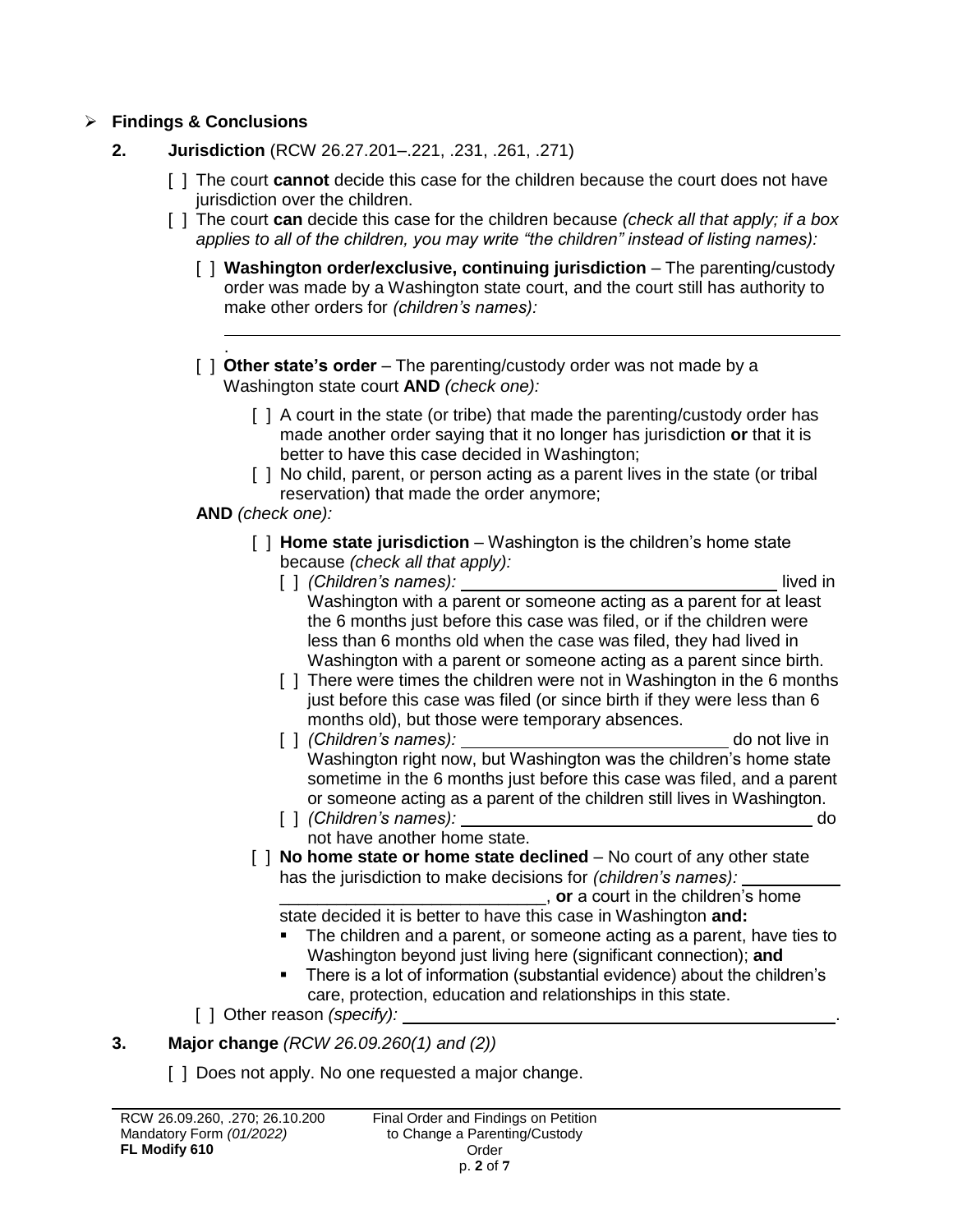- [ ] **Denied** The court denies the request for a major change because *(check all that apply):*
	- [] the requested major change is not in the children's best interest.
	- [ ] there has been no substantial change to the situation of the child/ren or the parent who did not file the *Petition*.
	- [] the reasons (factual basis) for the requested major change do not qualify under the law.
	- [ ] other reasons *(specify):*
- [ ] **Approved** The court approves a major change to the parenting order. The major change is approved because:
	- The requested change is in the children's best interest, and
	- There has been a substantial change in the children's situation or in the situation of the parent who did not request the major change. *(Describe how the situation*  has changed, or describe a situation that the court did not know about when it *made its order):*

# *Check reason/s for this change:*

- [] The parents agree to the requested change(s).
- [ ] The children are living in one parent's home with the other parent's permission. This is very different than what was ordered in the previous order*.*
- [ ] The children's current living situation is harmful to their physical, mental, or emotional health. It would be better for the children to change the order*.*
- [ ] The other parent has not followed the court's order*.* A court found they are in contempt for disobeying the parenting schedule more than once in 3 years, or guilty of custodial interference in the first or second degree. *(RCW 9A.40.060 or 9A.40.070)*

# **4. Minor change** *(RCW 26.09.260(5)*, *(7), and (9))*

- [  $\vert$  ] Does not apply. No one requested a minor change.
- [ ] **Denied** The court denies the request for a minor change because *(check all that apply):*
	- [] the requested minor change is not in the children's best interest.
	- [ ] the situation of the child/ren or a parent has not changed substantially.
	- [ ] the reasons (factual basis) for the requested minor change do not qualify under the law.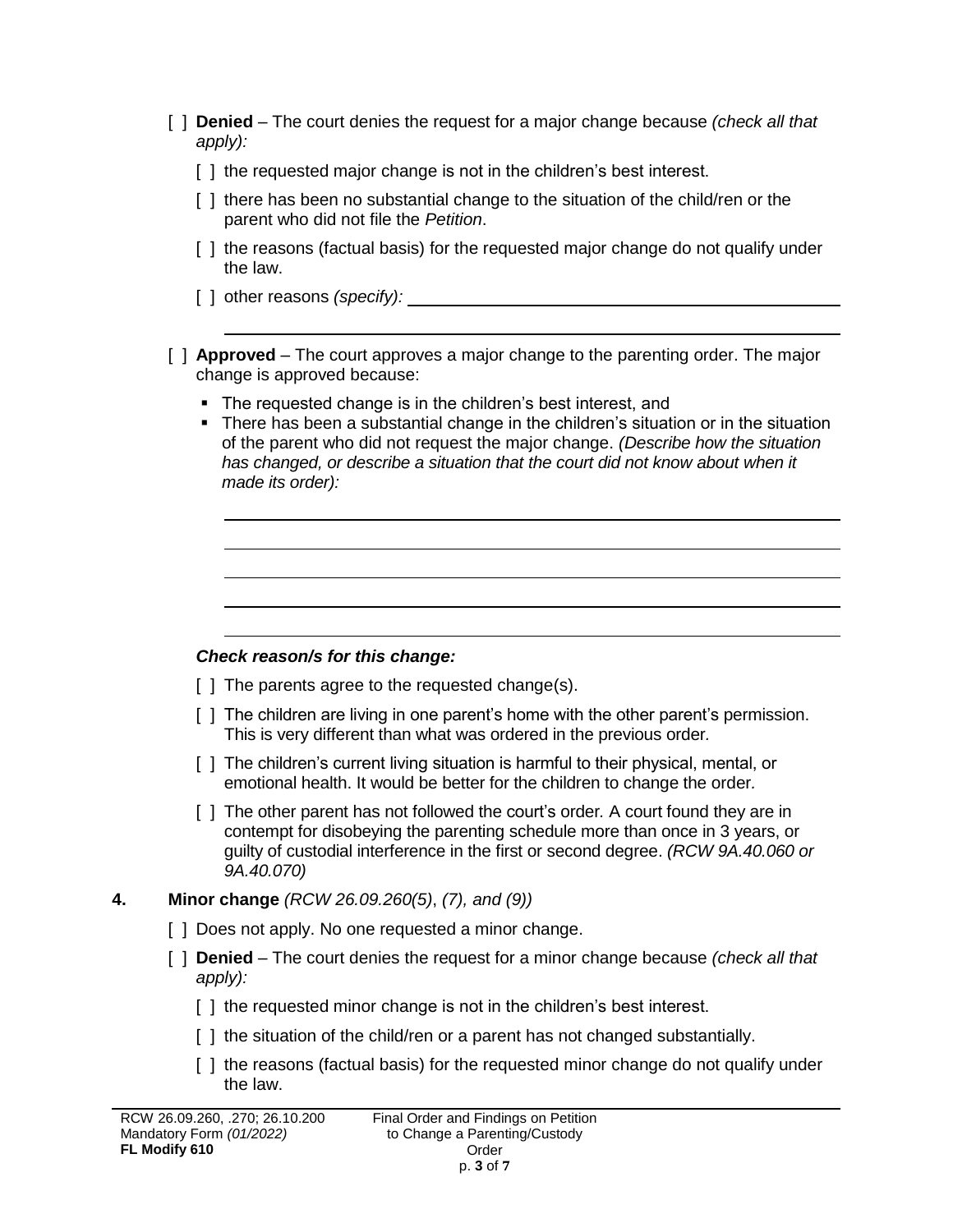- [ ] the parent requesting more time is limited because of problems listed in the current parenting/custody order. That parent has not shown substantial change in the problems that caused the limitations.
- [] the parent requesting more time has not fully completed all evaluations, treatment, or classes required by the current parenting/custody order.
- [ ] other reasons *(specify):*
- [ ] **Approved** The court approves a minor change to the parenting/custody order. The court signed the new *Parenting Plan* or *Residential Schedule* filed separately today or on *(date):* \_\_\_\_\_\_\_\_\_\_\_\_\_\_\_\_\_. The minor change is approved because:
	- The requested change is in the children's best interest and does not change the person the children live with most of the time; and
	- There has been a substantial change in the children's or a parent's situation. *(Describe how the situation has changed, or describe a situation that the court did not know about when it made its order):*

### *Check reason/s for this change:*

- [ ] The current parenting/custody order is difficult to follow because the parent who has less residential time with the children has moved.
- [ ] The current parenting/custody order is difficult to follow because one parent's work schedule changed and the change was not by their choice.
- [ ] The requested change will impact the children's schedule on fewer than 25 full days a year.
- [ ] The requested change will impact the children's schedule on more than 24 full days, but fewer than 90 overnights a year. This change is needed because the current parenting/custody order does not give the children a reasonable amount of time with one parent. It is in the children's best interest to have more than 24 full days of increased time with that parent.

#### *Are there any limitations on the parent whose time is being increased?*

- [ ] **No.** The current parenting/custody order does **not** limit that parent's time with the children because of abandonment, abuse, domestic violence, sex offense, or other serious problems.
- [ ] **Yes.** That parent's time with the children is limited because of problems listed in the current parenting/custody order. That parent's situation has changed substantially. *(Describe how the parent's problems that caused the limitations in the current parenting/custody order have changed.)*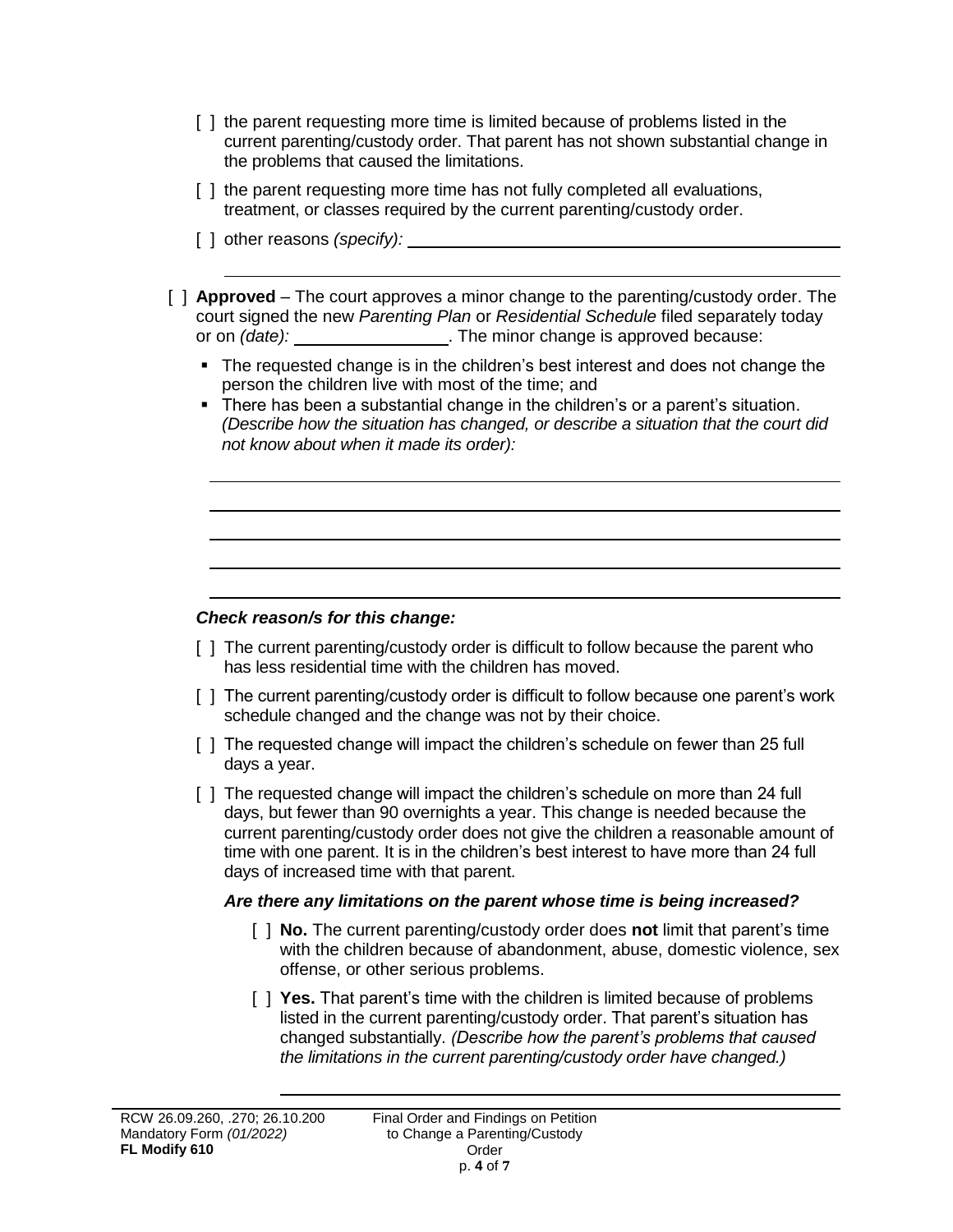*Has the parent whose time would be increased completed any required evaluations, treatment, or classes?*

- [ ] **Does not apply.** The current parenting/custody order does **not** require that parent to complete any evaluations, treatment, or classes.
- [ ] **Yes.** That parent has completed all court-ordered evaluations, treatment, or classes required by the current parenting/custody order.

*List completed evaluations, treatment, or classes here:* 

#### **5. Restrictions on the parent with less parenting time**

- [ ] Does not apply.
- [ ] **Limit** To protect the children, the court will limit the parenting time and participation of the parent who already has less than half of the parenting time with the children. The reasons for this limitation are listed in the new *Parenting Plan* or *Residential*  Schedule signed by the court today or on *(date):* \_\_\_\_\_\_\_\_\_\_\_\_\_\_\_\_\_\_. This *Parenting Plan* or *Residential Schedule* is approved and filed separately. *(RCW 26.09.191, 26.09.260(4))*
- [ ] **Adjust** The parent who did not file the *Petition* was allowed some parenting time by the current parenting/custody order, but that parent has chosen not to spend any time with the children for at least 1 year. The court will adjust the parenting time for that parent as listed in the new *Parenting Plan* or *Residential Schedule* signed by the court today or on *(date):* . This *Parenting Plan* or *Residential Schedule* is approved and filed separately. *(RCW 26.09.260(8))*
- [ ] Other findings:

## **6. Other Changes** *(RCW 26.09.260(10))*

- [ ] Does not apply.
- [ ] Because of a substantial change in one parent's/child's situation, the court approves changes to the following parts of the *Parenting Plan* or *Residential Schedule* that are in the children's best interest *(check all that apply):*
	- [ ] dispute resolution
	- [ ] decision-making
	- [ ] transportation arrangements
	- [ ] other *(specify):*

# **7. Child Support**

- [ ] Does not apply. No one asked to change child support.
- [ ] **Denied** The request to change child support is denied because:
	- [] the request to change the parenting/custody order is denied.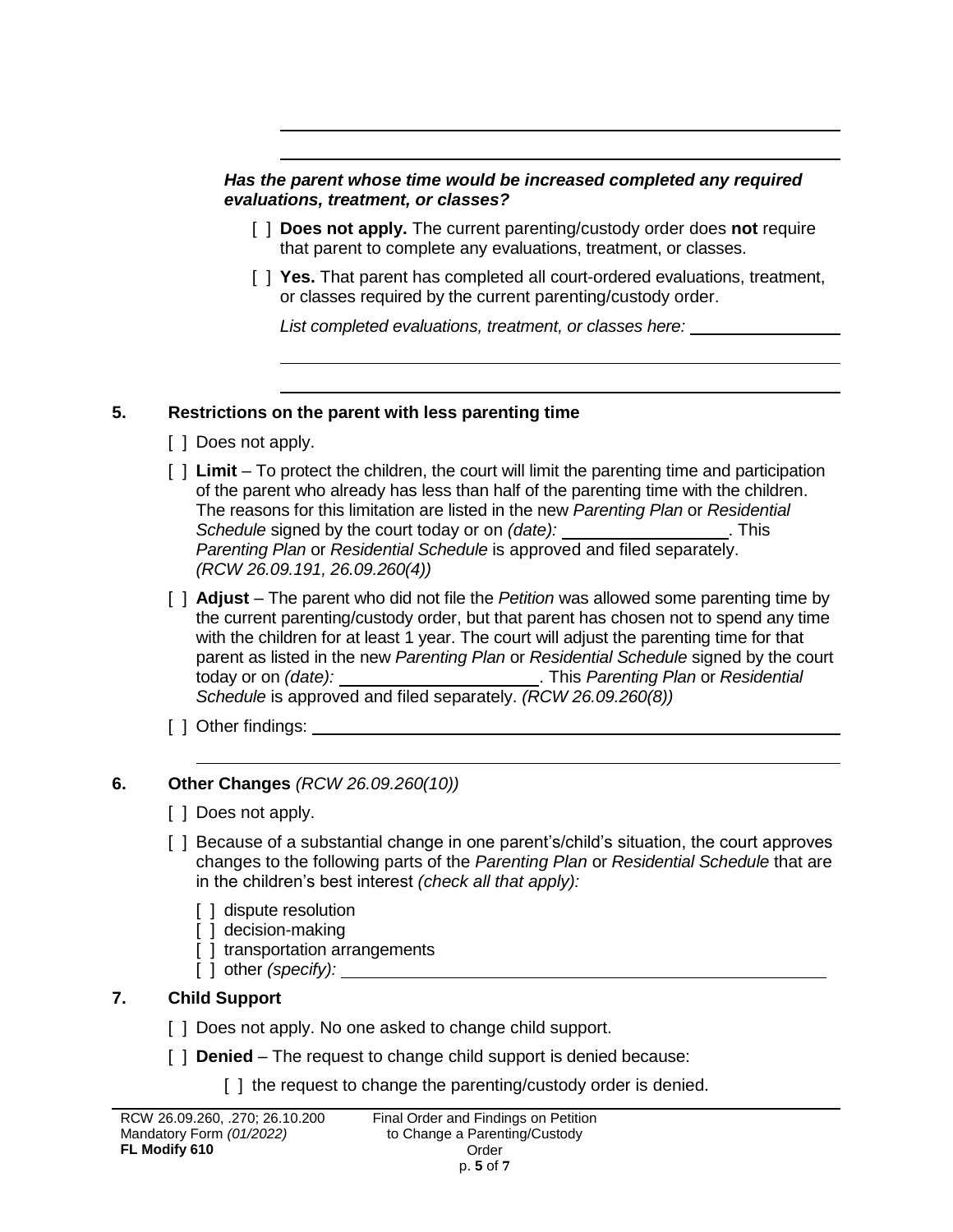- [ ] the approved change to the parenting/custody order *(check all that apply):*
	- [] does not change the parent the children live with most of the time.
	- [] does not change the amount of time the children spend with each parent so much that a child support deviation should be approved or changed.
- [ ] other:
- [ ] **Approved** The court approves a change to child support. The changes to the parenting/custody order affect child support by *(check one):*
	- [] changing the parent the children live with most of the time.
	- [] changing the amount of time the children spend with each parent so much that a child support deviation should be approved or changed.
	- [ ] other:
- [ ] Other findings:

#### **8. Protection Order**

- [ ] Does not apply. No one requested an *Order for Protection* in this case.
- [ ] **Approved** The request for an *Order for Protection* is approved. The *Order for Protection* is filed separately.
- [ ] **Denied** The request for an *Order for Protection* is denied. The *Denial Order* is filed separately.
- [ ] **Renewed/Changed** The existing *Order for Protection* filed in or combined with this case is renewed or changed as described in the following order, filed separately *(check one):*
	- [ ] *Order on Renewal of Order for Protection*
	- [ ] *Order Modifying/Terminating Order for Protection*
- [ ] Other findings:

#### **9. Restraining Order**

- [ ] Does not apply. No one requested a *Restraining Order* in this case.
- [ ] **Approved** The request for a *Restraining Order* is approved. The *Restraining Order* is filed separately.
- [ ] **Denied** The request for a *Restraining Order* is denied.
- [ ] Other findings:.

### **10. Other Findings (if any)**